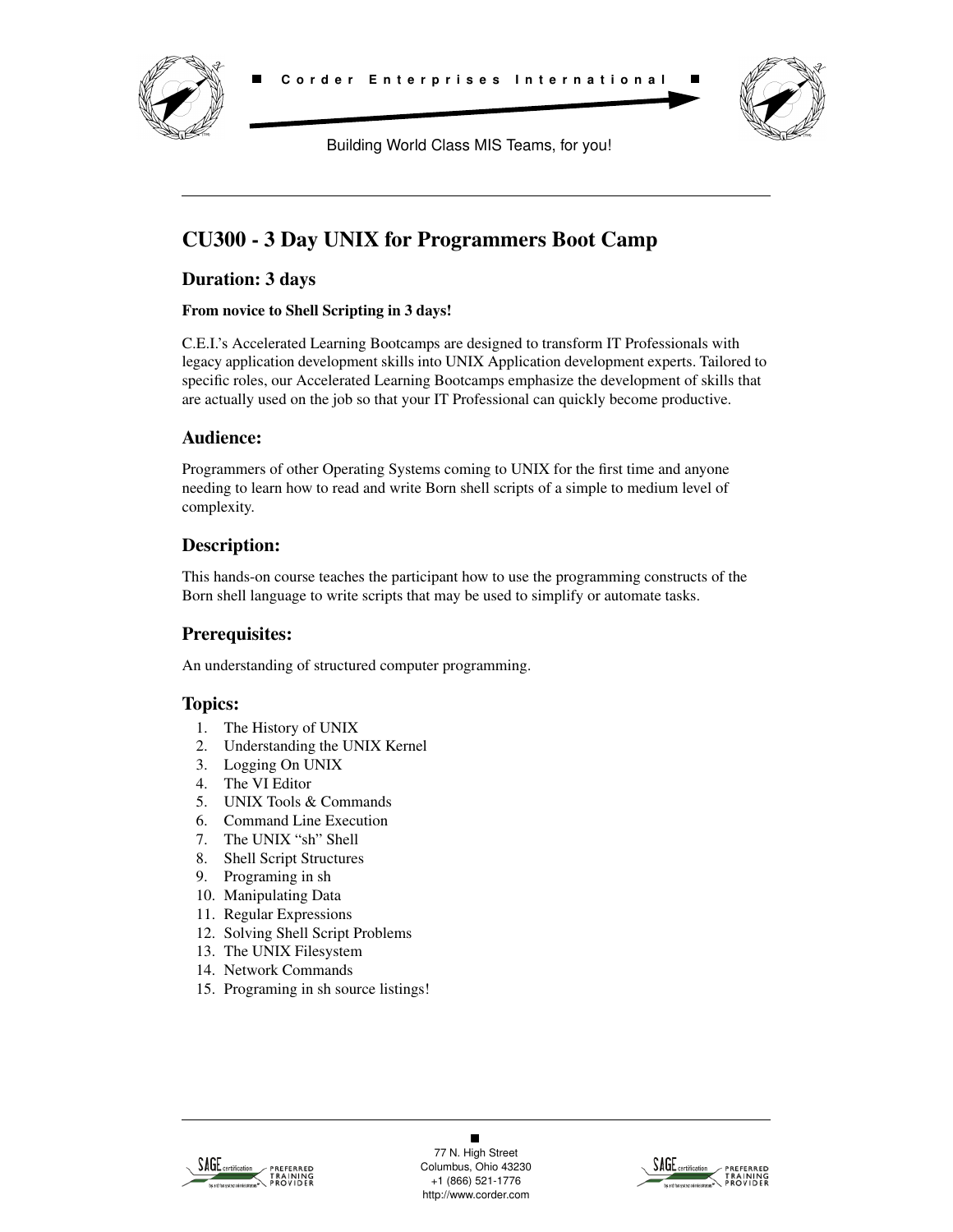# **Table of Contents:**

# **Table of Contents:**

### **Flavors of UNIX**

### **A Brief History of Unix**

- **•** History of UNIX and causes of its popularity
- **•** UNIX application programming interface
- **•** UNIX Networking
- **•** Unix Popularity
- **•** User Interface
- **•** User Portability
- **•** Open Systems
- **•** History Summary

## **A Brief Cronological History of UNIX**

- **•** Chronological History
- **•** UNIX Login Exercises
- **•** UNIX Command Structure

#### **UNIX Command Input & Output**

**•** man, pwd, cd, ls, echo, cp, rm, mv, mkdir, rmdir, cat, date, time

UNIX Tools & Commands Exercise I.01

#### **Editor Shell Mode**

- **•** Common state
- **•** Escape to Shell

#### **Editor Command Mode**

- **•** Editor Insert Mode
- **•** The ED Editor
- **•** The ED Append Mode

ED Exercise 1

**•** The ED Editor Substitution & Meta Characters

ED Exercise 2